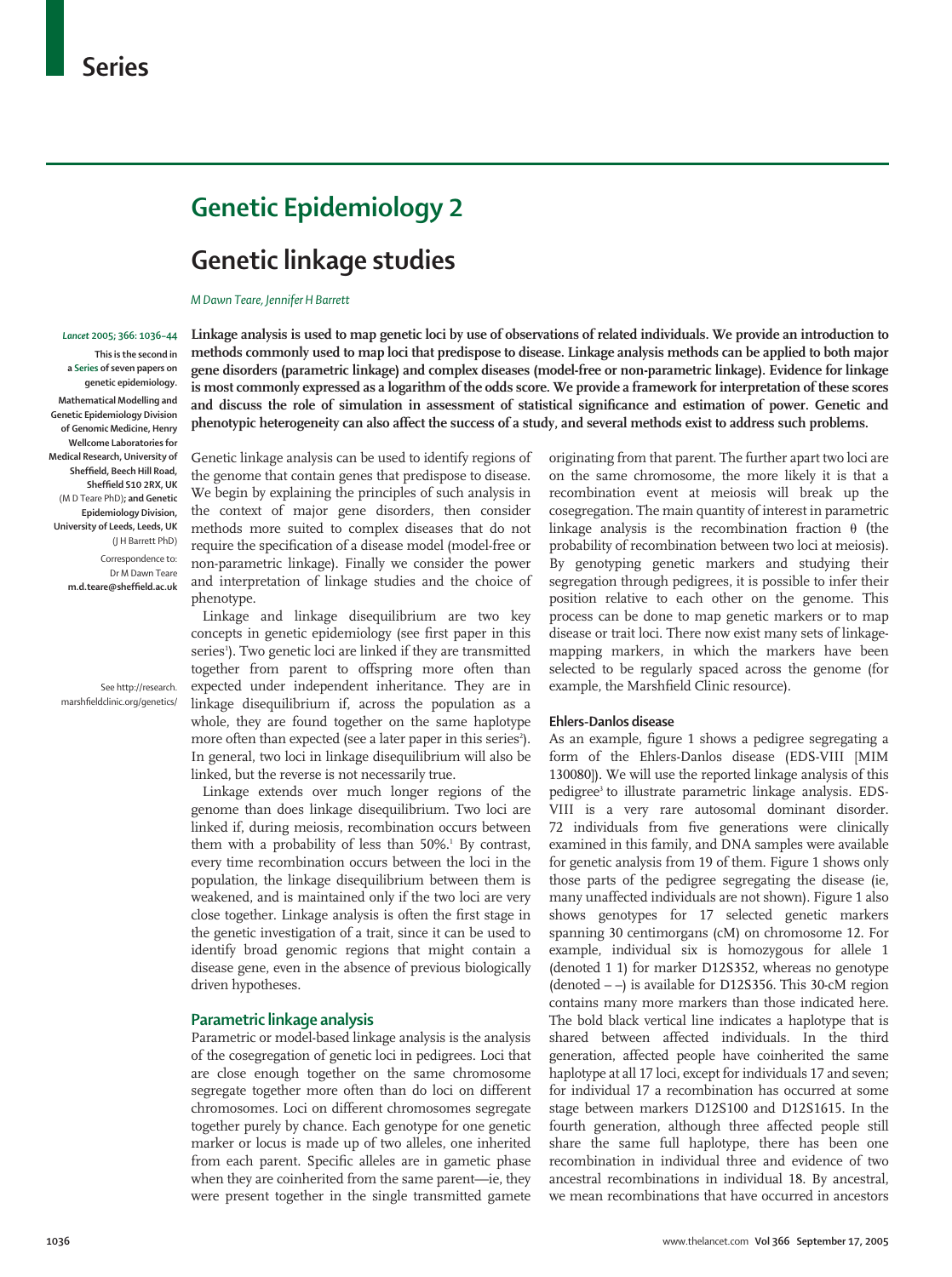that we have been unable to directly discern through genotyping. However all affected people have coinherited the same segment of chromosome 12, which is about 7 cM long (flanked by markers D12S314 and D12S1695). Figure 1 shows that everyone who has inherited the haplotype 6–10–5-3–7-6–3 has EDS type VIII, whereas no unaffected people have inherited this haplotype. So this region of chromosome 12 could contain the dominant gene causing the disease.

## **LOD scores**

Linkage is usually reported as a logarithm of the odds (LOD) score (panel 1). This score was first proposed by Morton in 1955.<sup>5</sup> It is a function of the recombination fraction  $(\theta)$  or chromosomal position measured in cM. This means that the LOD score is different depending upon which value of  $\theta$  is being considered. Large positive scores are evidence for linkage (or cosegregation), and negative scores are evidence against. To calculate a LOD score a model for disease expression must be specified. This model includes the frequency of the disease allele and mode of inheritance (eg, dominant or recessive), marker allele frequencies, and a full marker map for each chromosome. The ultimate objective of the analysis is to estimate the recombination fraction between individual markers and the disease locus (two-point) or position of the disease locus relative to a fixed map of markers where the location of each marker is assumed to be known (multipoint). The best (maximum likelihood) estimate of  $\theta$ or position is that which maximises the lod score function: the maximum LOD score.

The higher the LOD score, the greater the evidence for linkage. Traditionally, a score of 3 was regarded as significant evidence of linkage. This is equivalent to  $p=0.0001$ .<sup>6</sup> This seemingly stringent level of significance is because of the low prior probability of linkage to any particular marker and was originally set to allow for the sequential testing that Morton envisaged would follow. Morton assumed that groups would collaborate and genotype the same markers in more and more families until the total LOD score, for a predetermined  $\theta$ , reached 3 (linkage accepted at that value of  $\theta$ ) or -2 (linkage



*Figure 1:* **Genotypes and haplotypes for family EDS-VIII for markers from chromosome 12p13** 

Square=male. Circle=female. Filled=affected individual. Clear=unaffected individual. Position of each marker relative to D12S352 as follows: D12S100 (3·3cM), D12S1615 (4·6cM), D12S1626 (7·1cM), D12S1652 (7·6cM)(, D12S314 (11·4cM), D12S99 (12·6cM), D12S356 (14·2cM), D12S374 (14·2cM), D12S1625 (16·4cM), GATA49D12 (17·7cM), GATA151HO (17·7cM), D12S336 (19·0cM), D12S1695 (19·6cM), GATA167AO (20·3cM), D12S89 (23·2cM), D12S364 (29·4cM). With permission of University of Chicago Press.<sup>3</sup>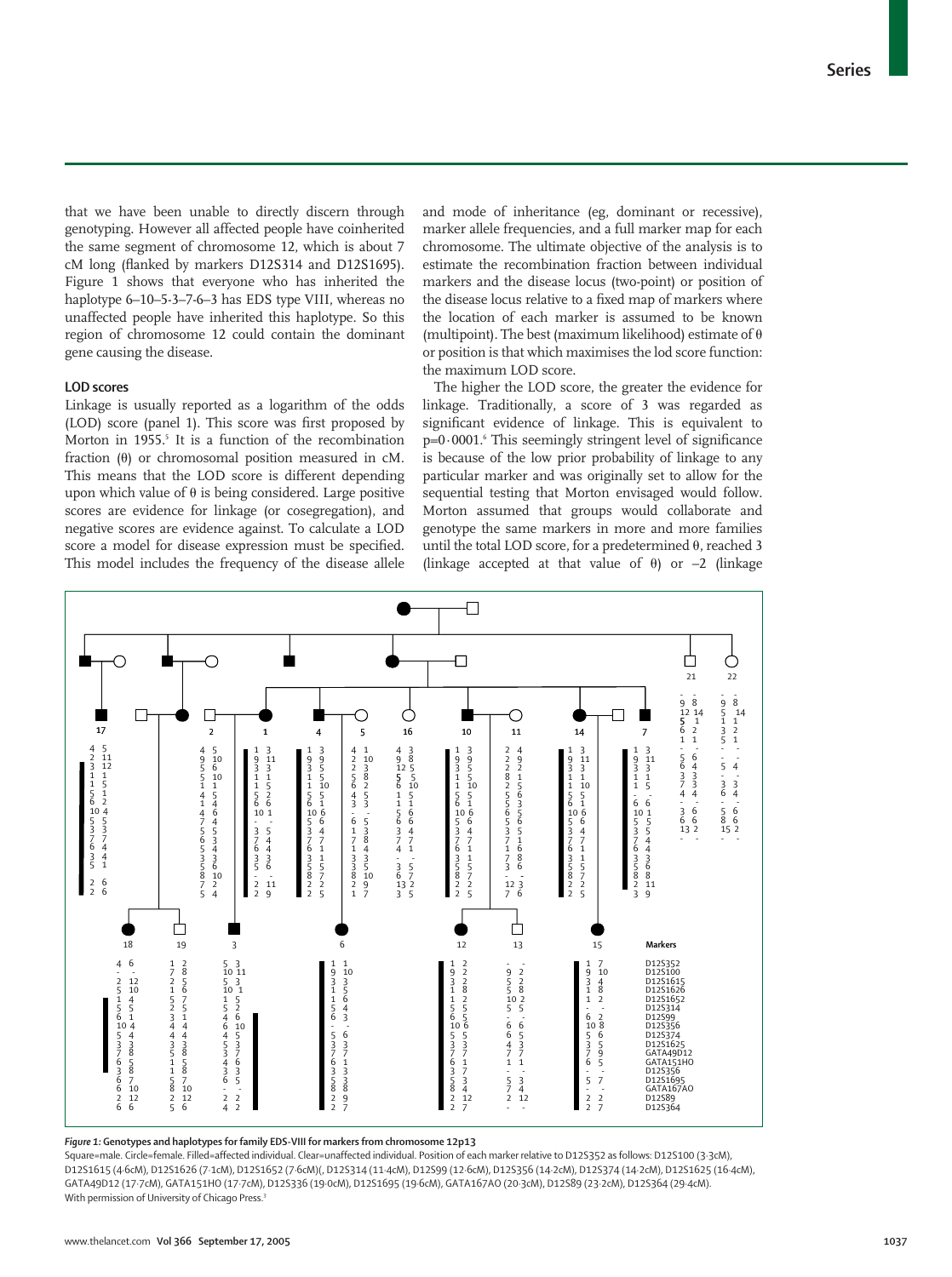#### *Panel 1:* **LOD scores and likelihood ratios**

Results of genetic linkage studies are often reported in the form of LOD scores. These scores are actually based on likelihood ratios. The use of maximum likelihood in genetic linkage analysis was originally proposed in 1947.<sup>4</sup> Its use became widespread once Morton<sup>5</sup> published his log-odd (LOD) tables, which enabled the sequential analysis of family-based linkage studies.

### **Maximum likelihood**

Maximum likelihood provides a statistical framework to compare various hierarchical models and compute estimates of the various model parameters. The likelihood of the model, conditional on the data (represented as like[model]), is defined as the probability of the observations occurring, calculated according to the model. Hypotheses are tested by comparing two likelihoods (likelihood ratio test), the likelihood of an alternative model versus the likelihood of the null (or reduced) model. Under the null model, twice the natural logarithm of the ratio of the likelihoods is distributed as a  $\chi^2$ . Extreme values of this test statistic are interpreted as evidence against the null hypothesis.

#### **LOD scores**

LOD score analysis is equivalent to likelihood ratio testing, but for historical reasons, instead of natural logarithms, logs to the base 10 are used. In the linkage analysis framework, the only parameter of interest is the recombination fraction ( $\theta$ ) between marker and disease locus or the map position of the disease locus with respect to a fixed map of markers. The null hypothesis represents no linkage between disease and marker locus ( $\theta$ =0·5), and the alternative hypothesis assumes linkage exists ( $\theta$ <0·5). The LOD score function is then defined as:

$$
LOD(\theta) = \log_{10} \left[ \frac{Like(\theta)}{Like(\theta = \frac{1}{2})} \right]
$$

The LOD score function is maximised with respect to  $\theta$ —the recombination fraction in two-point analysis (a single marker and disease locus), or map position in multipoint analysis (disease locus and at least two markers at fixed relative positions). The value of  $\theta$  which gives the maximum LOD score is the maximum likelihood estimate of  $\theta$ .

*Heterogeneity LOD score*

When linkage analysis is done allowing for more than one disease locus, the LOD score is maximised with respect to two parameters,  $\theta$  and  $\alpha$  (the proportion of families linked to this locus). The heterogeneity LOD score is defined as:

 $H \text{LOD}(\alpha, \theta) = \log_{10} \left( \frac{\text{Like}(\alpha, \theta)}{\text{Like}(\alpha = 1, \theta = \frac{1}{2})} \right)$ 

*LOD score for non-parametric sib pair linkage analysis*

The classic likelihood ratio test statistic obtained from a non-parametric sib pair linkage analysis is found by maximising the following ratio with respect to  $z_0$  and  $z_1$  (with  $z_2=1-z_0-z_1$ ):

$$
LR(z_0, z_1) = 2\log_e \left[ \frac{Like(z_0, z_1)}{Like(z_0 = \frac{1}{4}, z_1 = \frac{1}{2})} \right]
$$

This ratio can be converted into a LOD score for comparability with parametric analyses by dividing by 4·6 (ie,  $2\times$ log, 10), which changes the ratio to base 10 logarithms.

rejected). However, the common practice now is to maximise the LOD score over the recombination fraction. This increases the power to detect linkage, and linkage is viewed as being excluded for all values of  $\theta$  at which LOD is less than –2. More recent work shows that a LOD score of 3 is equivalent to a genome-wide significance level of about  $0.09$ .<sup>7</sup> In this theoretical work, it was assumed that researchers could genotype markers at very high density over the whole genome (ten markers per cM). A higher threshold of at least  $3 \cdot 3$  would be necessary to ensure that the genome-wide type I error rate was in fact 0·05. Although the number of genetic markers used in a genome scan can be very large, once a certain density of markers is achieved, each new marker does not represent another independent statistical test and the threshold does not need to be increased.

Figure 2 is a plot of the LOD score function obtained when the disease gene is assumed to be at one of a series of regularly spaced positions. The maximum score is obtained when the disease gene is placed close to marker D12S356 (at  $14.2$  cM from D12S352). As we move away from this position, the LOD score decreases and at some points becomes very negative. Such large negative values are common in multipoint linkage analysis and this generally means that there is evidence that recombination(s) have arisen between marker(s) and the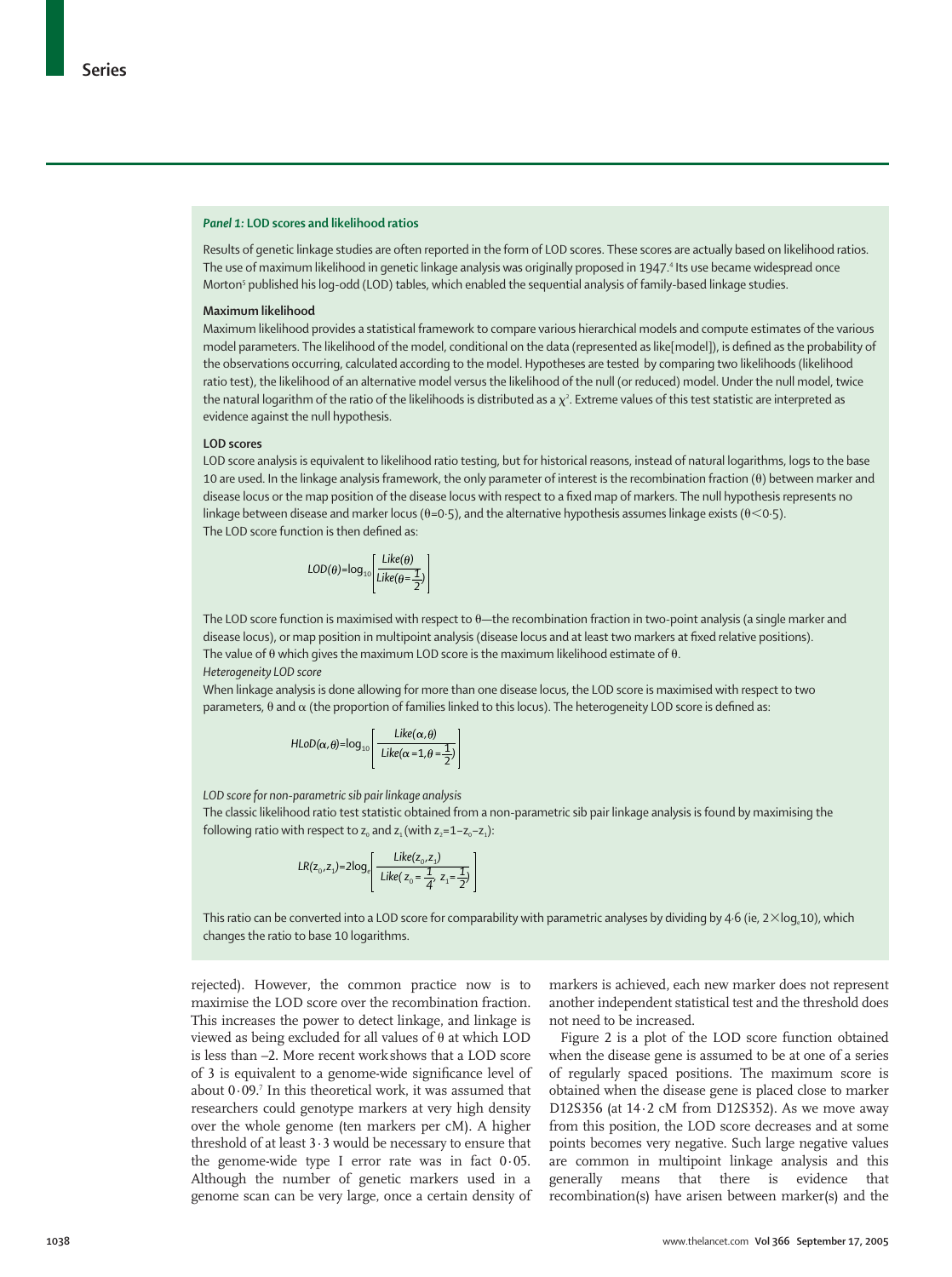

*Figure 2:* **Multipoint LOD score for EDS-VIII family by position (in cM) relative to marker closest to tip of chromosome 12 (D12S352 in this study)** Order and cumulative distance between markers obtained from Marshfield Genetic Database and presented telomeric to centromeric, as follows: D12S352–3·3cM–D12S100–4·6cM–D12S1615–7·1cM–D12S1626–7·6cM–D12S1652–11·4cM–D12S314–12·6cM–D12S99–

14·2cM–D12S356–14·2cM–D12S374–16·4cM–D12S1625–17·7cM–GATA49d12–17·7cM–GATA151h0–19·0cM–D12S336–19·6cM–D12S1695–20·3cM–GATA1 67a0–23·2cM–D12S89–29·4cM–D12S364. With permission of University of Chicago Press.3

disease locus. For example, such a recombination has occurred between D12S314 and D12S99 for individual three in figure 1. This person has inherited allele 2 (D12S314) from the affected mother and must have inherited the disease allele also. This situation can only happen if there is recombination between the marker and disease. When the LOD score is calculated assuming the disease gene is coincident with marker D12S314 (ie, these two locations are one and the same), we are assuming zero probability of recombination. So in calculating the LOD score at this point, we are fixing the recombination rate between the marker and disease locus to be zero. Joint consideration of data and model show this to be impossible or extremely unlikely, resulting in very strong evidence against linkage at that specific location.

# **Specifying the genetic model**

For any parametric linkage analysis, the genetic model for the disease of interest must be specified. For a simple mendelian disease, this model amounts to mode of inheritance and frequency of disease allele. For some diseases, carrying the risk genotype does not always result in the individual being affected (incomplete penetrance). In more complex models, only a proportion of disease cases are due to a specific major gene, resulting in some risk of disease for individuals with any disease genotype (inclusion of a sporadic rate). Model parameters must be chosen before the linkage analysis. These model parameter estimates are preferably taken from populationbased studies of the disease. Segregation analysis and estimation of familial relative risks can be used to ensure that appropriate models are used in the linkage analysis.

#### **Genetic heterogeneity**

The fact that the pattern of disease in families is consistent with a strong major gene component does not necessarily imply that only one gene is involved. There are many examples of diseases caused by inherited mutations in distinct genes. Some mutations give rise to the same disease but with a different mode of inheritance—for example, Charcot-Marie-Tooth disease has autosomal recessive, dominant, and X-linked forms, and mutations in up to ten genes are responsible for the different forms.<sup>8</sup> The EDS-VIII family illustrated yielded strong evidence of a disease gene on chromosome 12, but when four further smaller families were examined, two were not consistent with linkage to this region.

### **Heterogeneity LOD scores**

Locus heterogeneity such as that with Charcot-Marie-Tooth disease can seriously affect the power of parametric linkage analysis. The most common solution is to assume that mutations in the disease genes will be so rare that each family will be linked to only one such gene. The genome scan is then done maximising a heterogeneity LOD score (panel 1). At each genomic position, the heterogeneity LOD score is maximised with respect to another parameter,  $\alpha$ : the proportion of families linked to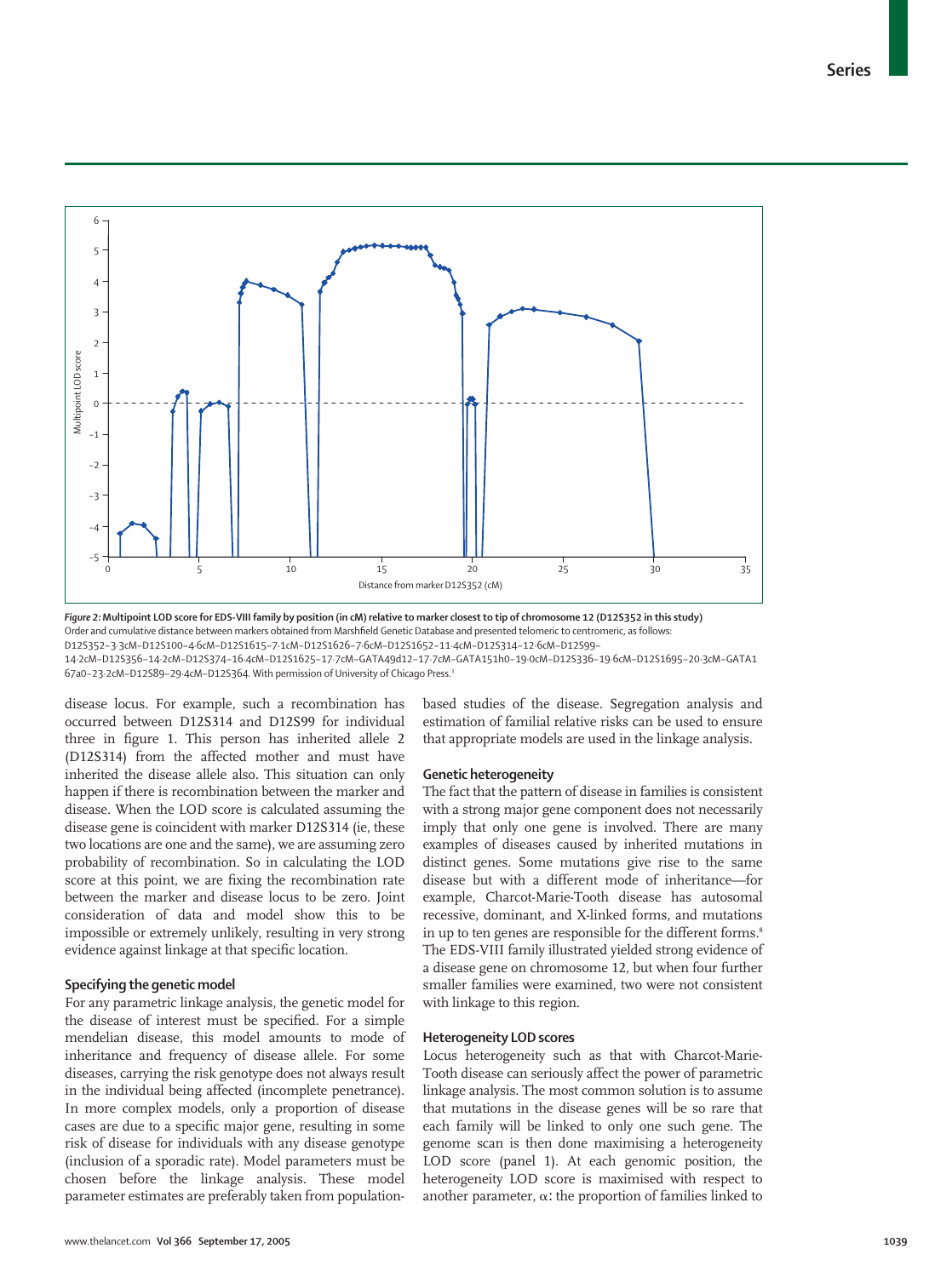this locus. If the genetic component of a disease is due to a few major genes, then power to detect linkage is reduced, but it might still be possible to detect the locus in this way. For example, the breast cancer genes *BRCA1* and *BRCA2* were detected by parametric linkage analysis despite heterogeneity.9,10 If the genetic component is made up of a large number of distinct genes, parametric linkage analysis can be severely compromised and model-free alternatives become necessary, as discussed below.

Methods for reducing locus heterogeneity include limiting the analysis to strictly defined subtypes of disease (where there might be reason to suspect a stronger genetic component or where subtypes might themselves be diseases with distinct causes, each with a distinct genetic component) or targeting families in an isolated population where the number of original founder mutations could be low. Standard methods for accounting for heterogeneity assume that the genetic model for disease will be the same in linked and unlinked families. If genetic heterogeneity exists, then the estimates of model parameters from population genetics might no longer be appropriate when trying to identify individual loci contributing to the overall genetic component. It is therefore common for genome scans to be done for a range of parametric models allowing for heterogeneity. However, if the LOD score has been maximised over several models, then to maintain a

#### *Panel 2:* **Allele-sharing in sibling pairs**



In this affected sibling pair, the first sister has inherited allele 1 from her father and allele 4 from her mother. If the marker is unlinked to the disease, there are four equally likely combinations of alleles the second sister can inherit:  $(1, 1)$ ,  $(1, 4)$ ,  $(2, 1)$ , or  $(2, 4)$ , where the first number indicates the paternally inherited allele and the second number the maternally inherited allele. As illustrated in the table below, the numbers of alleles shared by the sisters that are IBD are 1, 2, 0 and 1 respectively. IBD sharing must be distinguished from the numbers of alleles shared that are identical by state (IBS). When the second sister has genotype (2, 1), both sisters have a type 1 allele; these alleles are IBS, but they are not IBD (assuming the parents are not inbred), since one is inherited from the father and one from the mother.

| Genotype<br>Sibling 1 | Sibling 2 | <b>IBD</b>     | Number of alleles shared<br><b>IBS</b> |
|-----------------------|-----------|----------------|----------------------------------------|
| 1,4                   | 1, 1      | 1              | 1                                      |
|                       | 1,4       | $\overline{2}$ | 2                                      |
|                       | 2, 1      | O              | 1                                      |
|                       | 2,4       | 1              | 1                                      |

low false positive rate the threshold (eg,  $3 \cdot 3$ ) will need to be raised. The significance of the resulting maximum LOD score can be estimated by simulation.

#### **Model-free (non-parametric) linkage analysis**

For multifactorial diseases, where several genes (and environmental factors) might contribute to disease risk, there is no clear mode of inheritance. Methods to investigate linkage have therefore been developed that do not require specification of a disease model. Such methods are referred to as non-parametric, or model-free. The rationale is that, between affected relatives excess sharing of haplotypes that are identical by descent (IBD) in the region of a disease-causing gene would be expected, irrespective of the mode of inheritance. Various methods test whether IBD sharing at a locus is greater than expected under the null hypothesis of no linkage.

#### **Sibling pairs**

The simplest approach is to study sibling pairs, both of whom are affected. At any locus, according to the null hypothesis of no linkage, the number of IBD alleles shared by a pair of siblings is none with probability 0·25, one with probability 0·5, or two with probability 0·25 (panel 2). If IBD sharing in the families is known, the observed proportions of pairs sharing no, one, and two alleles at a candidate locus can be compared with these expectations. Linkage would be suggested if the pairs of siblings, both of whom are affected by a disease, share significantly more alleles IBD than expected by chance. The best test for linkage to use depends on the true mode of inheritance but in a wide range of situations the most powerful test is the so-called mean test, in which the mean number of alleles shared IBD is compared with the expected value of 1.<sup>11</sup>

In practice, IBD sharing between a pair of siblings is rarely known with complete certainty because the parents may not have been genotyped and the markers might not be sufficiently polymorphic to distinguish between sharing IBD or IBS (panel 2). In such cases, the proportions of IBD sharing can only be estimated. A general algorithm for calculating these proportions considers all possible parental genotypes that are consistent with the data.<sup>12</sup> More recently, maximum likelihood methods have been used.13–17

#### **Other groups of relatives**

Pairwise comparisons between relatives can easily be modified for types of relative pair other than siblings. However, in studies that set out to examine affected sibling pairs, additional affected siblings are often recruited. Various methods have been proposed to extend the pairwise approach to sibships larger than two. Selecting one pair at random or using only independent pairs means discarding information, so using all possible pairs is preferred. Should larger sibships be downweighted to account for non-independence between pairs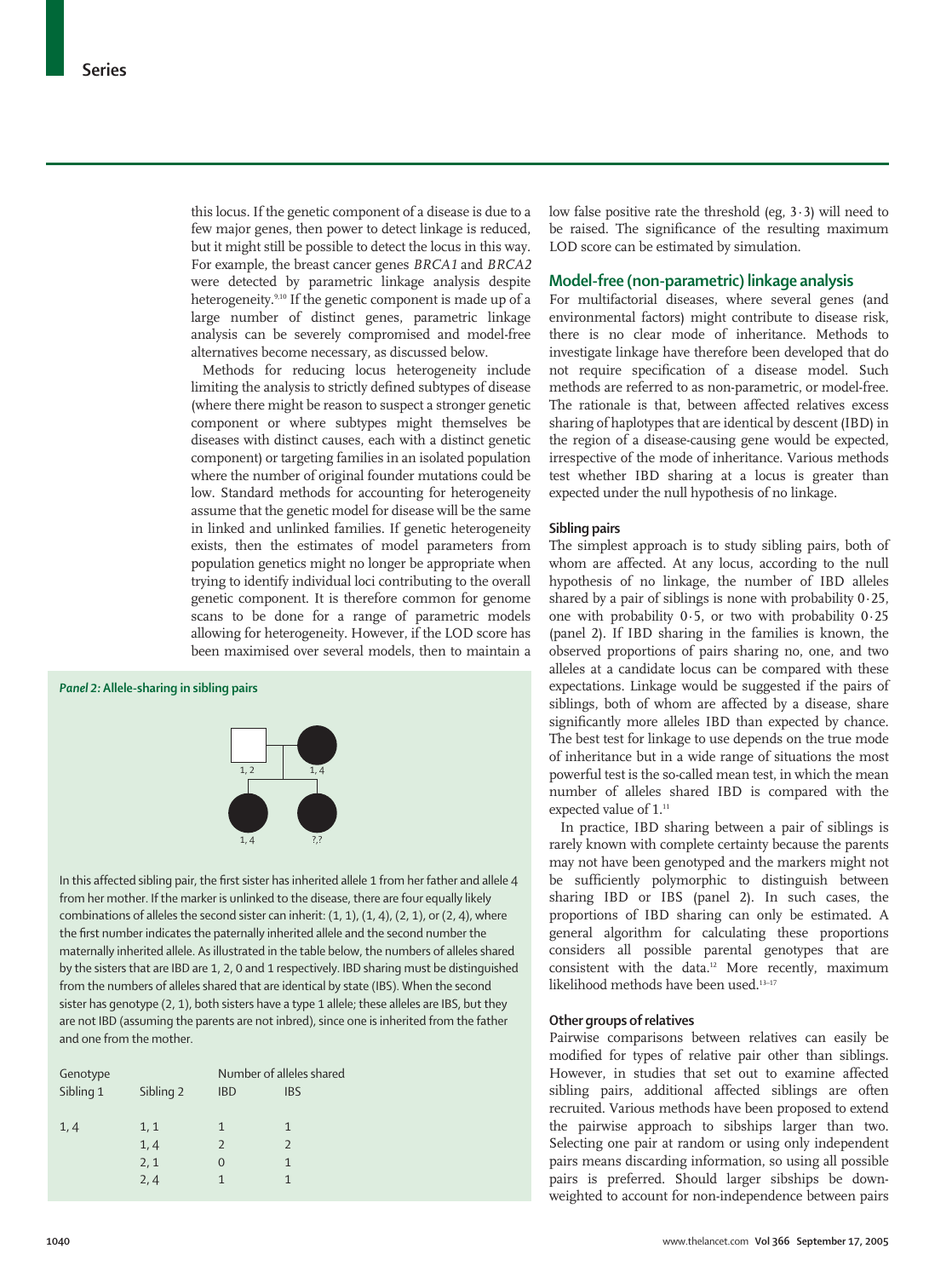with this approach, and if so, how?<sup>18,19</sup> Weighting might improve power, but since the type I error rate depends on factors such as the informativeness of the markers, it is recommended that significance levels be estimated by simulation,<sup>19,20</sup> a point we expand on below.

Alternative methods have been developed to analyse families with larger numbers of affected relatives of differing relationship, also based on the degree of IBD sharing. Each pedigree can be assigned a score that measures IBD sharing, and the test for linkage is based on comparing this score with the expected score according to the null hypothesis (combining over pedigrees). The score can be based on pairwise comparisons, but a more powerful alternative score has been proposed $21$  that increases sharply as the number of affected members sharing the same allele IBD increases. This score is part of the program Genehunter.<sup>22</sup> In the absence of complete information, the score is replaced by its estimated value, leading to a conservative test. These methods have been modified to provide accurate likelihood-based tests,<sup>23</sup> all implemented in the much faster program Allegro.<sup>24</sup>

In linkage studies, genotyping is usually done at a set of linked markers (in some cases covering the whole genome). Here, IBD sharing can be estimated more accurately by multipoint analysis, by use of information from all markers on the chromosome. At any point along a chromosome, the pattern of inheritance within a pedigree can be described by an inheritance vector. This vector records, for each non-founding member of the family, whether they have inherited the grandpaternal or grandmaternal allele from each of their parents. The full inheritance vector might not be uniquely determined by the marker data, but its probability distribution conditional on the marker data can be calculated.17 Calculation of the full multipoint IBD distribution for a pedigree is a non-trivial problem. Most available methods are based on algorithms that are limited either in the number of markers or in the complexity of the pedigrees that can be analysed. To cope with problems of large size in both dimensions, methods have been developed based on Markov chain Monte Carlo estimation.<sup>25</sup> Currently, whole genome screens are being done with several thousand single nucleotide polymorphisms,<sup>26</sup> increasing the number of markers by an order of magnitude over previous studies. An analytical method based on gene flow trees has been developed to handle such data, implemented in the program Merlin.<sup>27</sup>

There have been corresponding methodological developments in quantitative trait linkage analysis. In 1972, Haseman and Elston<sup>12</sup> suggested using sibling pairs to investigate linkage by regressing the squared difference in the siblings' trait values on the (estimated) proportion of alleles shared IBD. Two siblings that share more alleles IBD would be expected to have more similar trait values if the marker is linked to a gene influencing the trait. Consequently, in the presence of such linkage, there should be a negative relation between the squared trait differences and the estimated IBD sharing. More powerful variants of this method have since been developed that also incorporate information from the sum of the siblings' trait values, for example using the meancorrected cross-product (sibling covariance) as the dependent variable<sup>28</sup> (panel 3). Variance components methods have been developed to analyse quantitative trait linkage in general pedigrees. These methods model the trait covariance between relatives, partitioning this value into components due to a specific chromosomal region (on the basis of estimated IBD sharing) and unlinked genes (on the basis of degree of kinship). These methods can now be done with multipoint methods to estimate IBD sharing (for example with the program SOLAR<sup>29</sup>).

Numerous whole genome screens in a wide range of complex diseases have now been done with model-free linkage analysis for both qualitative and quantitative traits. An early example was the affected sibling pair study of type 1 diabetes,<sup>30</sup> which successfully identified linkage to the HLA region with a LOD score of more than 7. Many quantitative traits related to cardiovascular disease have been investigated with some interesting results; for example in a whole genome screen of high-density lipoprotein-cholesterol, evidence of linkage to a locus on chromosome 9p was identified.<sup>31</sup> A review of genome screens of complex diseases<sup>32</sup> showed that disappointingly few studies published before 2001 were able to demonstrate significant linkage according to the criteria of Lander and Kruglyak<sup>7</sup> described below. With the larger study sizes and more focused sampling strategies often employed more recently, this situation may be improving.

## **Issues of power and interpretation**

A fundamental issue in understanding the results of a linkage analysis is the interpretation of statistical significance. Whenever statistical tests are done, a balance must be struck between making claims many of which fail to be substantiated and adopting criteria so stringent that true findings are missed. For the parametric analysis of single gene disorders, it was suggested early that a threshold of 3 for the LOD score indicated a significant result at the genome-wide level. This approach has been instrumental in avoiding the reporting of large numbers of false-positive results, but at the same time allowing linkage analyses of single-gene disorders to lead successfully to the identification and cloning of disease genes.

The threshold issue is more contentious with complex traits. In 1995, Lander and Kruglyak<sup>7</sup> made proposals that have proved highly influential. Assuming a dense map of fully informative markers, they used mathematical theory to derive the threshold required for a LOD score to achieve genome-wide significance of 5%. Since the LOD scores used in different approaches have slightly different properties, the thresholds vary slightly from method to method. For parametric linkage analysis, a threshold of 3·3 is necessary, whereas in an affected sibling pair study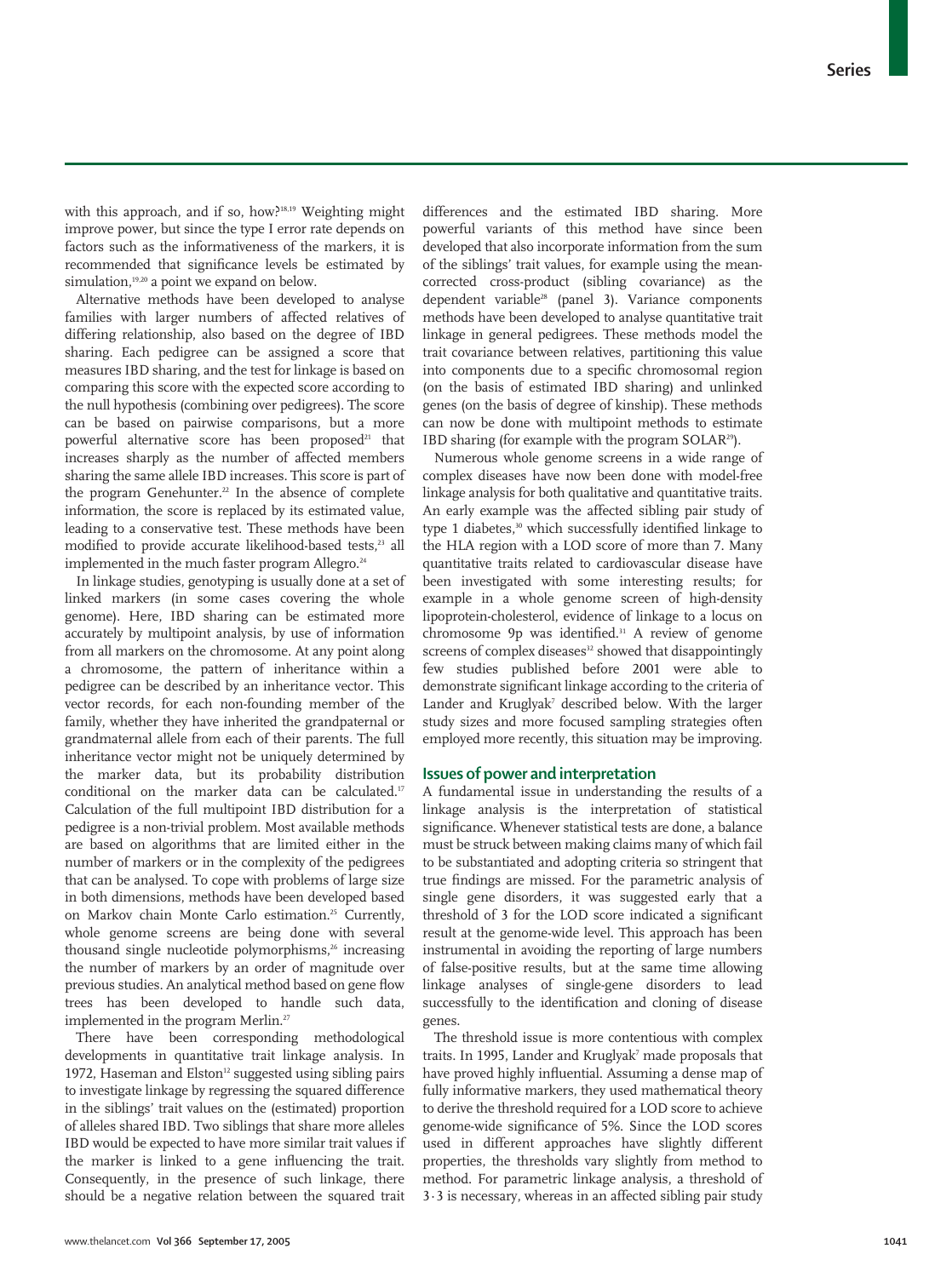# *Panel 3:***Quantitative trait linkage analysis using sibling pairs**

Suppose we have a set of sibling pairs, and let the trait values for the jth sibling pair be  $x_{1i}$  and  $x_{2i}$ . In the original method proposed, $^{12}$  the squared difference in trait values  $(\mathsf{x}_{\scriptscriptstyle{1\mathbf{j}}}\text{-}\mathsf{x}_{\scriptscriptstyle{2\mathbf{j}}})^2$  is regressed on the number of alleles shared IBD. This dependent variable ignores the information in the sum of the siblings' trait values, which would also be related to the number of alleles shared IBD under the alternative hypothesis. Combining the sum and the difference in trait values (corrected by the overall mean trait value  $\mu$ ), the following dependent variable is suggested:  $([x_{ij}-\mu]+[x_{2j}-\mu])^2-([x_{1j}-\mu]-[x_{2j}-\mu])^2$ which simplifies to give a multiple of the mean-corrected cross-product:  $4(x_i-\mu)(x_i-\mu)$ The expected value of the mean-corrected cross-product is just the sibling covariance.

significant linkage needs a LOD score of 3·6 (or 4·0 if the so-called possible triangle constraints<sup>16</sup> are used). From a whole genome scan Lander and Kruglyak suggested that areas of suggestive linkage (evidence expected to occur once overall by chance) and nominal linkage ( $p=0.05$  from a single test without adjustment for multiple testing) should also be reported, although in the latter case no claims for linkage should be made.

The stringency of the criteria for genome-wide significance has been questioned, since they are based on the assumption of a dense marker map with no missing data. An alternative and flexible approach that takes into account the particular features of the study is to use simulation. Datasets can be simulated according to the null hypothesis of no linkage across the whole genome with the same family structures, marker map, allele frequencies, and patterns of missing data as in the study itself. With advances in computing, simulation is becoming the standard method of assessment in large studies.<sup>31,33–36</sup> This approach also has the advantage that the correct significance level can be identified for any method of analysis (including the different weighting methods for large families discussed above).

The threshold for statistical significance from simulation is likely to be lower than that from theoretical results; how much lower will depend on the features of the study. For a study of whole genome scans of siblings with multiple sclerosis that used simulation,<sup>20</sup> it was estimated that a LOD score of 3·2 would be achieved without linkage in only one in 20 studies—ie, a LOD of only 3·2 would be significant at the genome-wide level at 5%. Further investigation<sup>37</sup> suggested that map density and the extent of missing data have a substantial effect on significance levels. Even if no locus were to show significant evidence of linkage, a genome-wide study could contain independent peaks of linkage exceeding some lower threshold (eg, 2·0). In the locus counting approach, a

series of such thresholds is considered, and the number of independent regions expected to exceed these thresholds under the null hypothesis of no linkage is estimated by simulation. This null distribution is then used to interpret the results of the genome screen, by determining whether or not more peaks were evident than would be expected by chance.

Considerations of genome-wide significance apply to whole genome scans, but it can be argued that the situation is not so much different in candidate gene linkage studies. Here, instead of whole genome scanning, regions containing genes selected on biological grounds are investigated. In practice, since for most diseases a good case can be made for a very large number of candidates, the significance of results should not be interpreted very differently from those of genome-wide scans. Researchers also often undertake numerous subgroup analyses, which can again inflate the falsepositive rate if not interpreted correctly.

Simulation has an equally important role in study design. Genetic linkage studies can be expensive and investigators will not want to begin a study with low power. Power calculations by simulation will inform decisions about the number and type of families required and the necessary marker density. Generally, the more affected individuals in a pedigree, the more informative the family is. However, some familial configurations will be more informative than others. The most common difficulty is missing data—there might be little available information about older family members and not everyone will consent to providing DNA. Simulation allows investigators to estimate the power of the family collections at their disposal. If the power is judged adequate, an initial genome screen would be done with markers no more than 20 cM apart. Then, depending on the results from this first stage, further markers would be genotyped in promising candidate regions or further sets of genome-wide markers would be used to increase the density to every 5–10 cM.

The frequency of many diseases varies widely between populations. This differential incidence can be due to variations in both environmental and genetic background. For example, the autosomal recessive Tay-Sachs disease is 100 times more common in Ashkenazi Jews than non-Jews.38 Site-specific cancer shows a very high degree of variation in incidence even within Europe.<sup>39</sup> Many forms of genetic differences have been identified between populations,<sup>40</sup> and studies might need to consider these additional sources of heterogeneity and if possible allow for them in the analysis. Such population differences usually reduce statistical power.

The limited success of linkage analysis for complex diseases so far is at least in part due to studies being too small to detect genes of modest effect. The interpretation of apparently negative findings depends crucially on power. The sample size necessary to detect linkage to genes with a genotype relative risk of less than 2 could be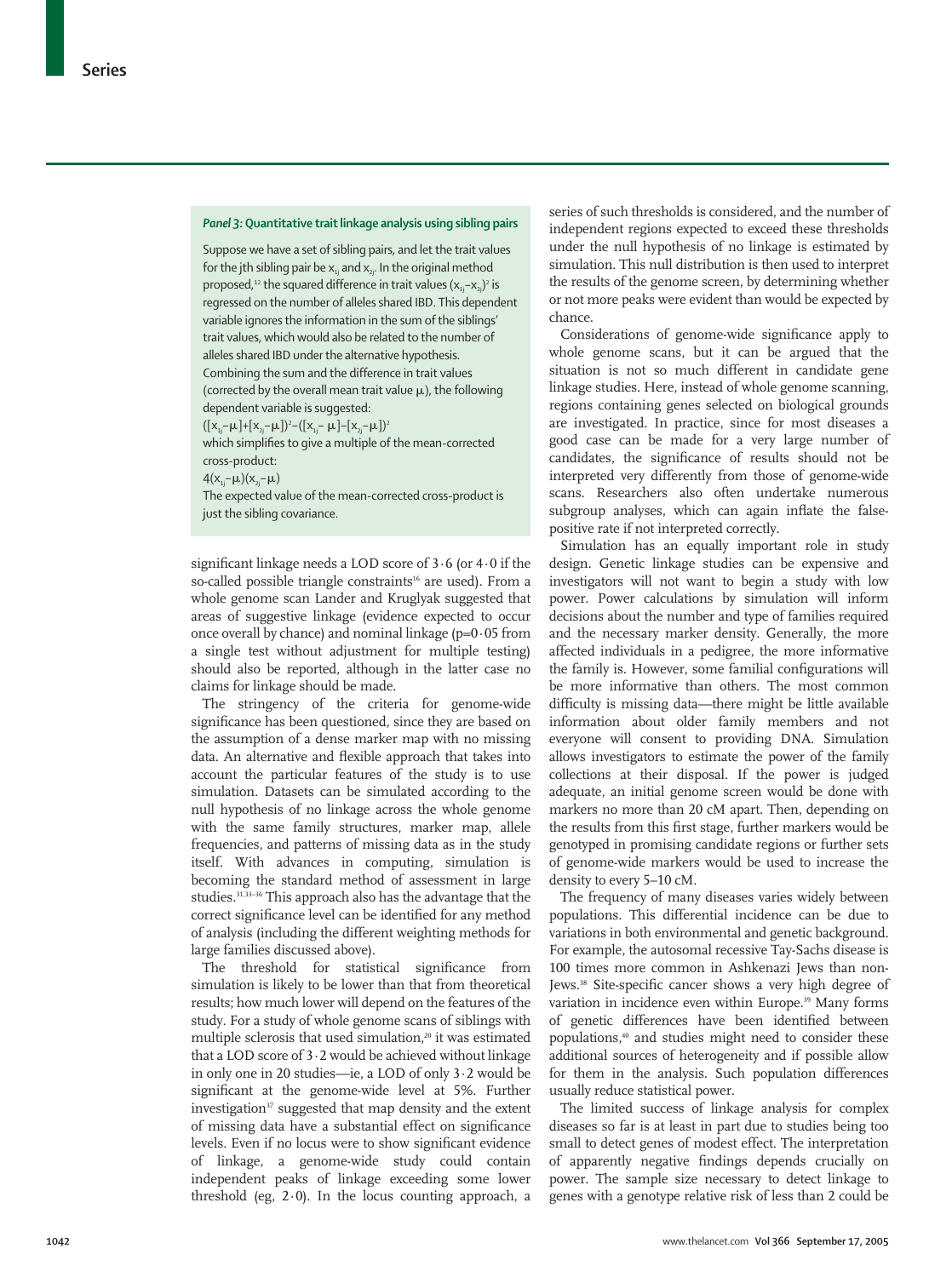unachievable.<sup>41</sup> Genotype error also affects power.<sup>42</sup> With large pedigrees, genotype error is easy to detect because such errors often lead to mendelian inconsistencies within the pedigree, but where only affected sibling pairs are genotyped, with no other family data, incorrect genotypes will probably not be spotted.

# **Choice of phenotype**

Some traits or diseases have a clear phenotype definition. For simple mendelian traits, it is straightforward to identify affected and unaffected individuals and even in a disease such as cancer, once symptoms are experienced the diagnosis is based on pathological findings. However, other illnesses such as psychiatric disorders are more problematic because the diagnosis often depends upon several distinct symptoms, and there is often disagreement as to what constitutes a definitive diagnosis.43 The absence of a clear definition of phenotype will lead to uncertainty about the classification of affected and unaffected individuals, and to potential inconsistency between studies. Sometimes use of a quantitative trait can circumvent this difficulty; for example, the number of distinct symptoms could be used as a measure of disease severity. Conversely, there might sometimes be good reason to transform a quantitative trait into a binary one. For instance, an individual may be classed as obese if his or her body-mass index is above a defined threshold and non-obese if it is below it. However, simplifying a quantitative trait to a binary phenotype can result in loss of power if an inappropriate threshold is used.<sup>44</sup>

Genetic linkage studies are very rarely done with population-based family datasets. Usually some other selection criteria are applied to the phenotype before the families are selected. These criteria are often driven by the need to maximise power and to reduce heterogeneity. A disease is aetiologically heterogeneous if it can result from more than one distinct pathway. Families are usually selected because of segregation of the disease of interest, and might only be studied if many members are affected. There might also be a focus on severely affected individuals such as those with early age at onset or those with other critical symptoms. Some diseases, such as Charcot-Marie-Tooth disease, might be classified into clear clinical subtypes. Sometimes diseases can be associated with other phenotypes, and families can be categorised as to whether or not the other phenotype is present—eg, families with breast cancer with or without ovarian cancer within the pedigree. Eligibility criteria such as these can reduce heterogeneity, and it can be helpful at the analysis stage if datasets can be split into meaningful subgroups. However, these devices might cause problems later when trying to interpret the linkage finding in terms of the general population. For example, a study that finds that half of highly selected families are linked to a specific locus might not be able to predict the proportion of the disease in the general population that is due to this locus.

If the phenotype of interest is a diagnosis requiring treatment or registration, the eligible families will often be ascertained via specialist clinics. In other cases, the phenotype itself might not be a treatable disease but a risk factor for disease. A good example is obesity. Obesity can be measured in different ways and studies can be difficult to compare. There is also the problem of ascertainment. Most linkage studies of obesity have arisen through datasets designed to study other primary endpoints such as heart disease, osteoporosis, and diabetes. There have been over 30 published linkage studies of obesity-related phenotypes.45 Many of these individually large studies have reported significant linkage, but few such findings have been replicated, indicating not only genetic heterogeneity and low power, but also the heterogeneity of study designs and choice of phenotype.

One way of tackling replication in complex diseases is meta-analysis of pooled linkage study results.46,47 However, meta-analysis works best when studies have been done under homogeneous conditions, when phenotypes have been measured with the same criteria, and when statistical analyses have been similar. Datasets might need to be recoded before a meta-analysis is done. For complex phenotypes such as obesity, where ascertainment is so variable, collaborative analyses on raw data are essential.

# **Linkage analysis: what next?**

A linkage analysis of the whole genome can identify regions that show evidence of containing a disease gene. In the study of mendelian traits, crossover events often narrow down the region sufficiently to define a small interval of interest. Linkage analysis of complex diseases can only identify large regions (typically tens of cM). Location estimates indicated by the linkage peak are highly variable, and increasing the density of the marker map only somewhat improves the resolution.<sup>48</sup> Although a very strong candidate gene might exist within the linkage region, such regions often contain hundreds of genes, many of which are biologically plausible candidates. One way to narrow the region in studies of cancer is examination of loss of heterozygosity in tumours.<sup>49</sup> When markers that are heterozygous in germline DNA exhibit loss of heterozygosity in tumour cells, this can indicate deletion of a region of the chromosome, and the pattern of such loss can be used to narrow down the location of a tumour suppressor gene. Other approaches are based on linkage disequilibrium, which extends over much smaller distances than linkage, and is the subject of the next paper in this series.<sup>2</sup>

#### **References**

- 1 Burton PR, Tobin MD, Hopper JL. Key concepts in genetic epidemiology. *Lancet* 2005; **366:** 941–51.
- 2 Cordell HJ, Clayton DG. Genetic association studies. *Lancet* (in press). 3 Rahman N, Dunstan M, Teare MD, et al. Ehlers-Danlos syndrome
- with severe early-onset periodontal disease (EDS-VIII) is a distinct, heterogeneous disorder with one predisposition gene at chromosome 12p13. *Am J Hum Genet* 2003; **73:** 198–204.